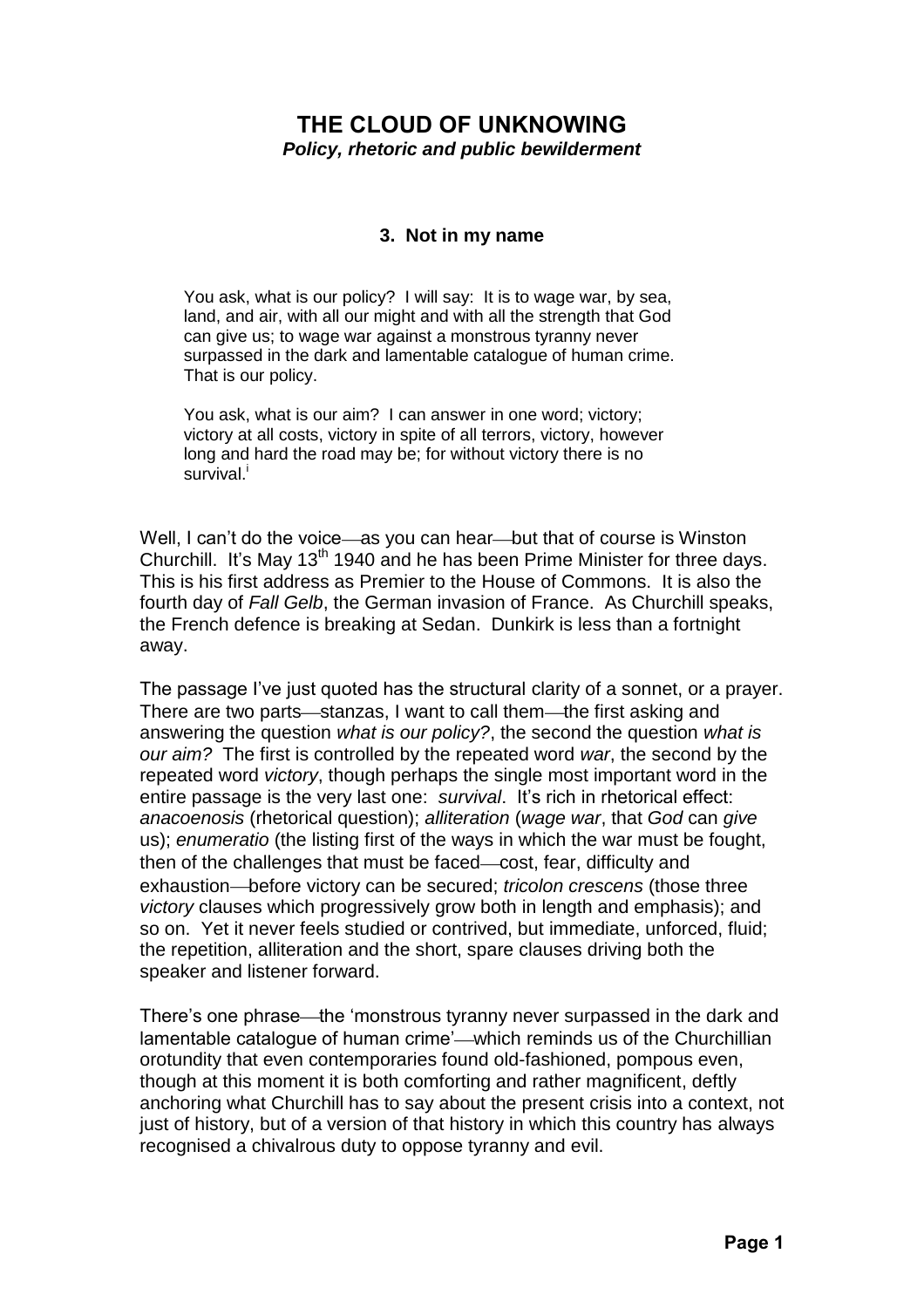And that's what strikes me most about this passage and about the 'blood, sweat, toil and tears' speech as a whole. This is not a speech about a moral crusade as such. The United Kingdom is at war because it has entered into a defence pact with other countries and some of its allies have been invaded. Churchill is rallying the Commons and the nation for immediate and entirely practical reasons: the enemy is racing across France and the threats of military catastrophe, invasion and national destruction are real and imminent.

And yet the moral dimension—and the strength that comes from knowing that this is *also* a righteous fight for civilisation against unparalleled evil—is completely continuous with the practical.

Of course we know much more than Churchill's listeners did about the war that Britain would fight for another five years. We know that, while the justification for waging the war—*ius ad bellum*—would never be seriously questioned, things would be done by British forces, the bombing of Dresden and other German cities for instance, which would certainly raise questions of justice in the conduct of that war—*jus in bello*. In other words, we know that the Second World War fits into an intricate and vexed argument about just and unjust wars that goes back, through Aquinas and Augustine, to Rome.

We also know that the fiction of World War II—the *Sword of Honour* trilogy, say or, from the other side of the Atlantic, *Catch-22*—would often express the same themes of absurdity, waste, horror and despair we associate with the literature of World War I, and that these things would indeed be part of the experience of those who fought in this war.

We know, if we've read Corelli Barnett's *The Audit of War* for instance, that the war effort would sometimes reveal, not just British political and industrial incompetence, but disunity and division.

We know finally that some of Churchill's own, newly-formed Cabinet would soon be making the case for suing for peace with Hitler.

But none of this—nor the honourable objections of a minority of pacifists and conscientious objectors—diminish the sense we have, when we listen to Churchill's words, of a moment both of supreme emergency but also of supreme clarity: a moment when leader and people come together, and the pragmatic and the moral fuse together and a resolution is made to go on fighting, uncertain of success but certain at least of the reasons and the moral case for fighting it.

What a long shadow that certainty casts. How difficult for any subsequent prime minister to stand at the Despatch Box and achieve that level of clarity.

Let's listen to one trying. The location is again the House of Commons, the date is now 18<sup>th</sup> March 2003 and Tony Blair is opening the debate into whether this country should join the United States and other allies in invading Iraq. The speech best remembered from this day is the resignation speech made by the late Robin Cook, the author of the Blair government's 'ethical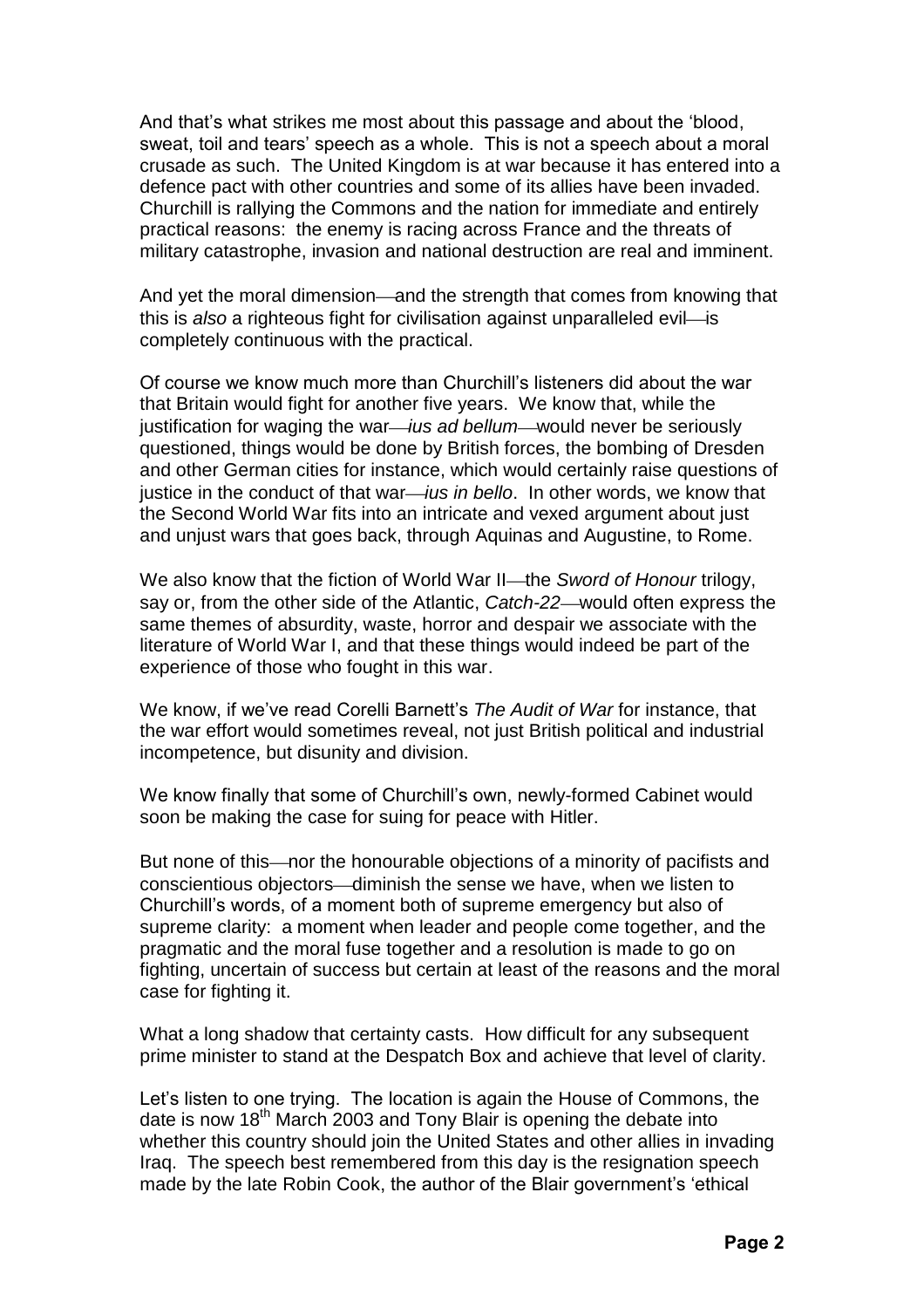foreign policy', who had just left the cabinet because of his objections—both practical and moral—to the war. But Tony Blair's speech is itself a striking piece of oratory. This is how it begins:

At the outset I say: it is right that this house debate this issue and pass judgement. That is the democracy that is our right but that others struggle for in vain. And again I say: I do not disrespect the views of those in opposition to mine. This is a tough choice. But it is also a stark one: to stand British troops down and turn back; or to hold to the course we have set. I believe we must hold firm. $\mathbb{I}$ 

There is a gracious tone to this and indeed to the whole of the speech: an acknowledgement that, as he says a few sentences later, 'people who agree on everything else, disagree on this', while 'those who never agree on anything' find 'common cause'. We hear the first hint of a moral argument—whereas the United Kingdom is a country where people have the right to question and debate everything the government proposes, the citizens of Iraq are not so lucky. Next, a recognition that this is a 'tough choice', not in the Churchillian sense of a choice with painful consequences, but meaning that the choice itself is difficult to make. But this 'tough' choice is also 'stark'—perhaps the choice is finely balanced in the listener's mind but what is involved are alternatives which stand at 180 degrees to each other.

There's a little artistry in the way the choice is put. It is either to 'stand British troops down and turn back' or to 'hold to the course we have set'. So who are *we*? Well, this first *we*, the *we* that has set the course so far, is clearly Tony Blair himself and his government. But then he goes on to say: 'I believe we must hold firm.' And this second *we* must include not just his government but his listeners, everyone who will be voting in the Commons and, by extension, the nation. It's easy to miss the distinction and to hear the following meaning: *we-everyone must hold firm to the course that we-everyone have already set*. Under this meaning, to stand the troops down is to go back on a decision that we had all already more or less made.

The simplicity and power of the short sentence 'I believe we must hold firm' stand out though. There's no hint of vaingloriousness about it, or aggression: indeed the words 'hold firm' smack in the end of defence—of our own and the world's security—rather than attack. The 'I believe' is important too. This is a statement by the leader of a government, but it is also explicitly a personal statement. Knowing how divided the country is, and his own party, Tony Blair is laying his own political judgement and reputation on the line. Like Churchill, Blair has practical policies and aims to lay out, but *I believe we must hold firm* hints that this is also about a question of courage or the lack of it, a question of right and wrong.

But the case he then has to set out is far more complex and nuanced than Winston Churchill's. It's a story not of a direct attack on British allies and forces and—who knows?—soon the British homeland but a convoluted tale of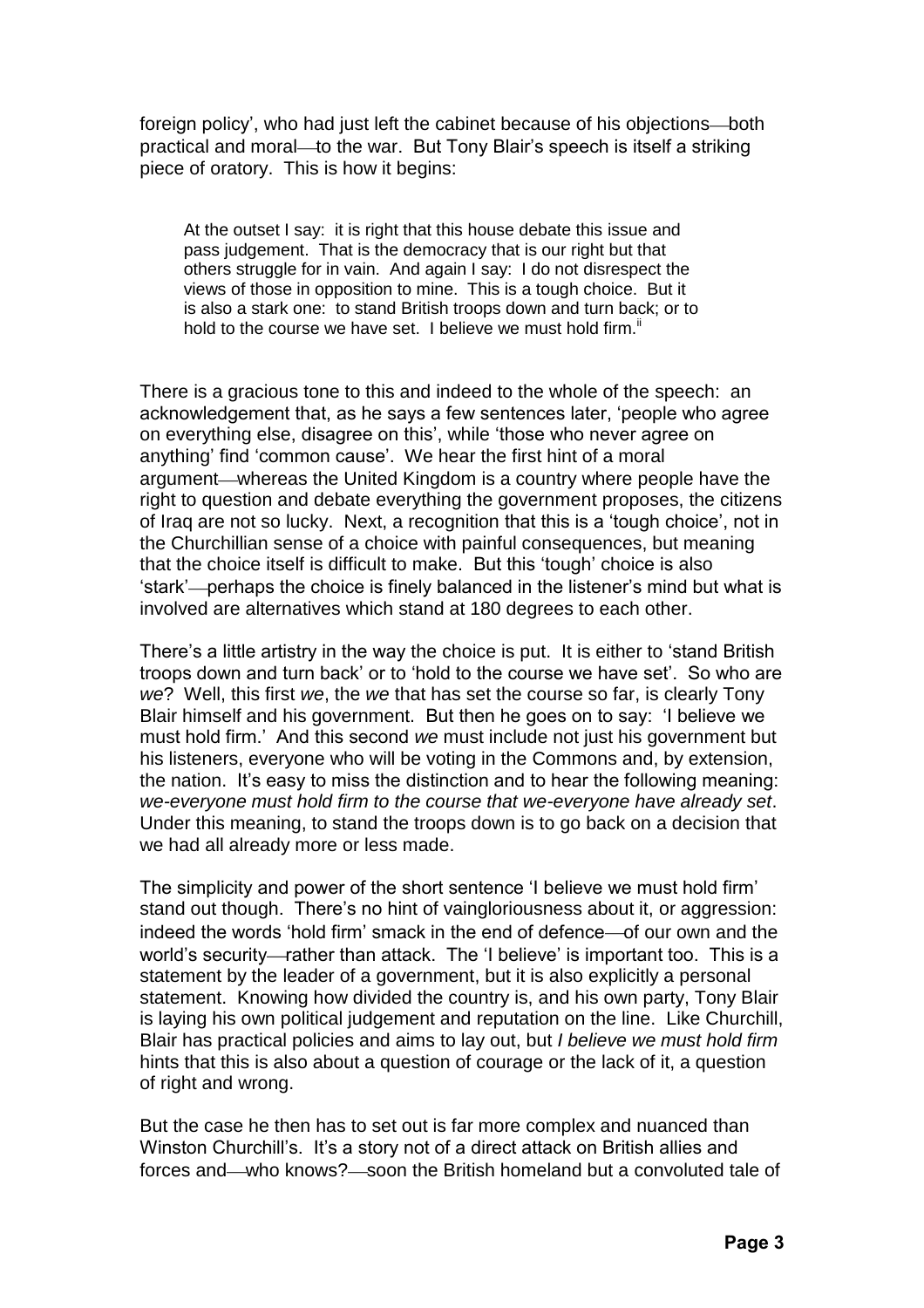UN resolutions and weapons-inspectors and diplomatic manoeuverings. The questions it seeks to answer are not as simple as *what is our policy?* or *what is our aim?* but *have we exhausted all diplomatic ways of ensuring that Saddam Hussein comply with Resolution 1441?* and *are the consequences of his non-compliance so serious that they justify the use of force against him?* Tony Blair will answer *yes* to both these questions.

Behind these questions and answers is an unspoken but coherent strategic doctrine—the doctrine of *liberal interventionism* which the Prime Minister had previously articulated in a speech in Chicago in 1999<sup>ii</sup> and to which, not just Kosovo, but the wars in both Afghanistan and Iraq clearly conformed. In many ways, this doctrine would turn out to be what Tony Blair and New Labour *meant* by an 'ethical foreign policy' and he would stick to it consistently throughout his premiership. We note though how much more *sophisticated* it is—and how much *harder to explain*—than the case for national self-defence in 1940.

Nonetheless, in the midst of this painstaking exposition, the ghost of Churchill makes an appearance. Is Saddam Hussein another Adolf Hitler? Are those who oppose the war in 2003 like the appeasers of the 1930s? Tony Blair's answer is a subtle one. He protects himself by dismissing what he calls 'glib and foolish comparisons with the 1930s' and explicitly says that 'No one here is an appeaser', but he nonetheless immediately goes on to talk about 1930s appeasement at some length, his argument being that we shouldn't blame the appeasers then because—unlike we who have the benefit of hindsight—they didn't know how dangerous Hitler was. This leads him straight to a discussion of Saddam Hussein and all the evidence we *already* have of just how dangerous he is. Elsewhere he offers this Churchillian insight:

[...] the world has to learn all over again that weakness in the face of a threat from a tyrant, is the surest way not to peace but—unfortunately—to conflict.<sup>iv</sup>

Eighty years on, hindsight, revisionism and modern scepticism have done little to blunt or tarnish the impact of Winston Churchill's rhetoric.

Just nine years laters, it is impossible to read Tony Blair's speech in the way it was intended to be heard at the time. His argument rests centrally, indeed almost exclusively, on Saddam Hussein's weapons of mass destruction and the manifold dangers they pose: direct danger to his neighbours and the region and to us, if the terrorists with whom he colludes get their hands on them; and indirect danger, because if we don't take on Saddam and neutralise *his* weapons, other bad regimes will believe they can keep or acquire ones of their own. The term WMD appears fourteen times in the speech, and individual WMD—VX, anthrax, mustard gas, sarin, botulinum toxin, radiological bombs and so on-many more times.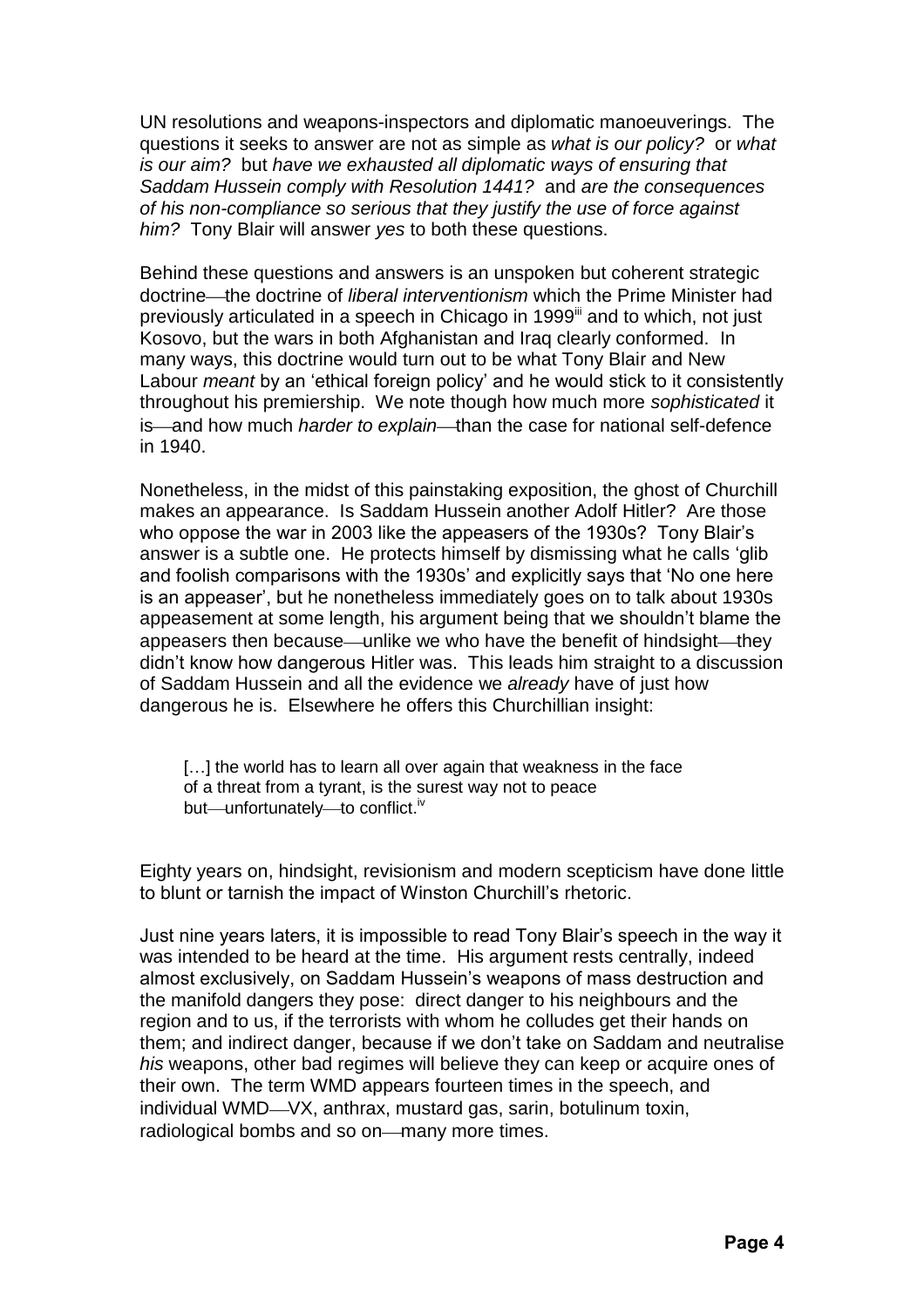None of them were ever found. That is what we know now. And that knowledge eviscerates the speech. To us now, it is a speech without a foundation, a speech almost literally about nothing—which nonetheless led to a war. This is *not* to reach a verdict about whether or not the speech was delivered in good faith—in other words, whether Tony Blair *believed* at the time that Saddam had WMD—that's a quite separate issue. It is simply to say that what we might call the *objective* moral justification set out for going to war has vanished.

In his passage about the 30s, Tony Blair suggested that we shouldn't blame the appeasers because it was only later that the scale of the menace of Hitler was revealed. But now we're dealing with the opposite situation. In this case, it was only later that it became apparent how much *smaller* the threat from Saddam was than had been claimed at the time. Other reasons for toppling Saddam Hussein could and would be adduced—he was a tyrant and a massmurderer, he destablised the region, a democratic Iraq could be a force for good in the Middle East—but they do not form a significant part of this, the Prime Minister's case for going to war *at the point when the decision had to be made*.

Over the past two days, I've looked at two ways in which I've claimed that our public language has become less effective in helping the public to understand and engage with the big issues of the day: first because of some interesting developments in the *language* itself and second because of the way *authority* is treated, disputed, extended and distorted.

This evening I want to suggest how we might respond to these developments. But before that, I'm going to touch briefly on what I take to be a third source of potential bewilderment, which is what happens when *should* enters the sentence—in other words, when politicians and others feel its necessary or appropriate to add a moral dimension to their arguments for a given piece of public policy.

There are of course debates where moral argument is characteristically to the fore so called 'values' issues like abortion and the debate about gay or same-sex marriage. Here the moral case for or against is often spelled out by advocates explicitly, though the debates are often marked by what the philosopher Alasdair MacIntyre has called 'conceptual incommensurability'<sup>v</sup>, by which he means, I think, that the two sides in the debate proceed from premises and, behind them, world-views which are so radically different that what follows is not a conventional argument at all, but the disconnected interplay of cases, each of which may be consistent in its own terms, but which never touch each other and can therefore never be resolved.

The internal logic of *a woman's right to* choose and *the sanctity of human life* may be perfect. Bringing these two logics together in the hope of reaching a definitive conclusion is impossible and thus the argument is, to use MacIntyre's word, literally 'interminable'.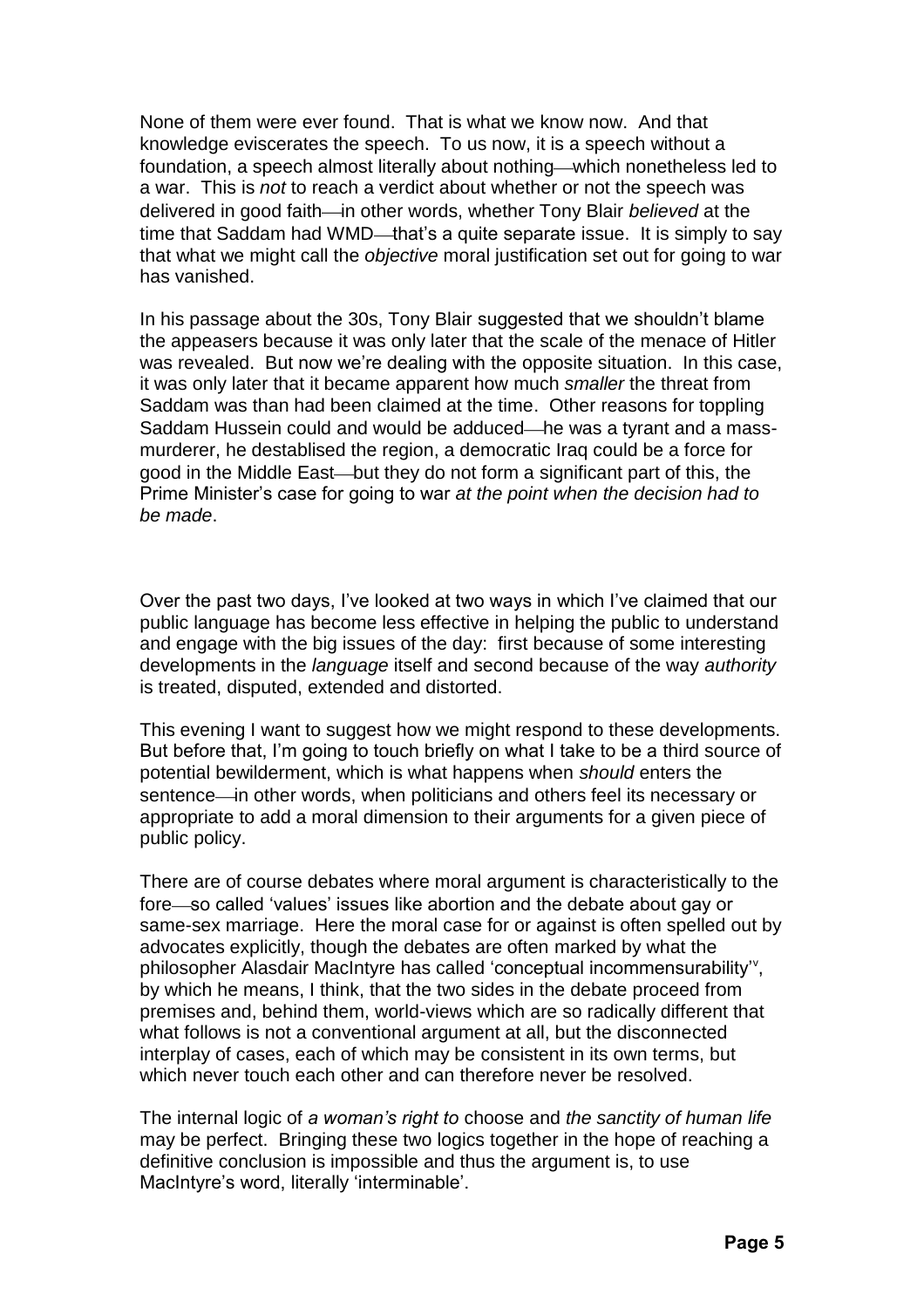Interestingly—and this parallels a contrast I noted in my first lecture—this incommensurability and interminability is much more visible and established in American public debate than in this country. In the UK, there's often a strong practical or technocratic element to the debate—a discourse around the number of weeks of pregnancy before abortion should be banned, for instance which increases the possibility of compromise and resolution at least *pro tem*. Even in the British context though, I think it's possible to detect signs of a growing *absolutism*, and consequently a growing *polarity*, in the ways such issues are discussed.

But in much of public policy, the moral sits alongside the practical, alongside political, economic, technical, geo-strategic and potentially many other considerations and its presence can either be overt or covert and can move from one to other. If there are differences or divisions on what is right and wrong, then—unlike in pure cases like abortion—they can lie dormant until something happens to awaken them.

The example I'm going to examine this evening is one where all of these dimensions form part of the debate, though for reasons which I come to, the moral dimension seldom disappears entirely from view and often, to many members of the public, feels like the most dimension of all. The example is war: the decision to go to war; and, if war comes, the debate about the conduct of that war.

What's striking about so much of the modern rhetoric of war in the UK is the extent to which it relies on a set of archetypal paradigms. Churchill in the 1930s and 40s is part of a broader paradigm of World World II as the definitive 'good war'. George Bush Senior was reading Churchill when Saddam invaded Kuwait: it was natural for him to paint Saddam in Hitlerian colours just as Tony Blair would, at least implicitly, a decade or so later. Anthony Eden would do the same to Gamal Nasser in the build-up to Suez in the 50s.

But the Second World War can be played the other way as well. Perhaps we or at least those leaders who argue for military intervention—are the bloody-thirsty aggressors, war criminals even. If you doubt this, take a look at [tonyblairwarcriminal.com](http://www.tonyblairwarcriminal.com/) or arrestblair.org. Then there are the wars of the imperial era, wars which—at least in this simplified version of history—were just about geographical and economic gain. Perhaps the oil-fields of Iraq are the *real* reason why in 2003, George W Bush and Tony Blair were determined to press ahead with the invasion. So: blood lust, or imperialist greed.

But the other major lens through which modern wars are often viewed in this country is a more interesting one: it's the Great War—a war whose popular narrative emcompasses heroism, sacrifice, nobility on the battlefield *and* reckless, incompetent generals and a political class who, for no very good reason, slaughtered a generation. It was famously in Germany that a stab-in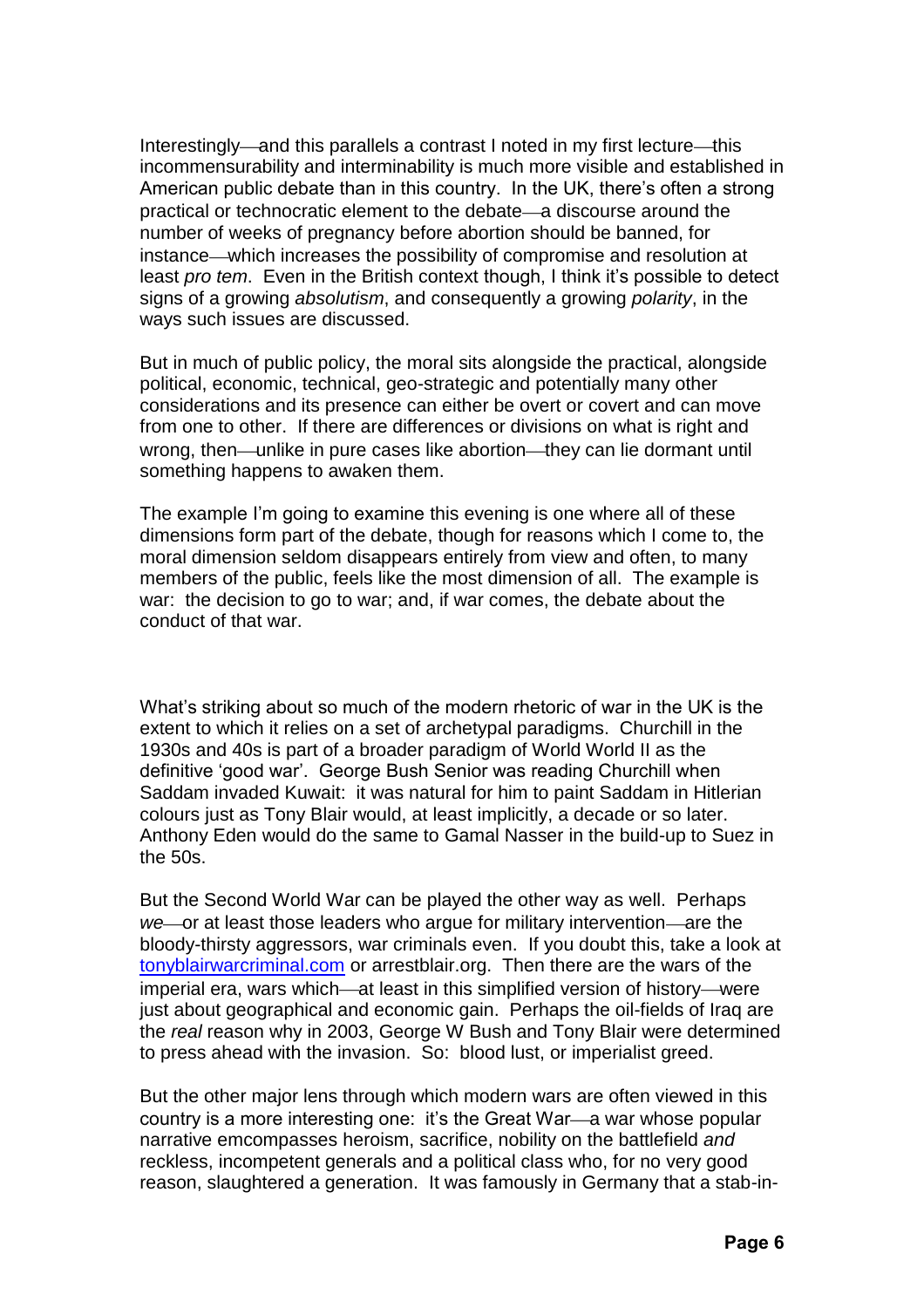the-back myth took root in the years after the war, but that same sense of betrayal by the elites also characterises the collective memory of the war in Britain too. Arrogance, over-confidence, death through bureaucratic or political miscalculation or a cavalier disregard for reality: these things make the Great War paradigm somehow more modern than the one we associate with World War II.

And you bump into it everywhere. In April 2006, Dr John Reid said a few words at a press conference in Kabul about the British Army's deployment into Helmand province. He was contrasting the aim of this employment—which was intended to be focused on reconstruction, security and the building of strong local institutions—with earlier, more combatfocused or 'kinetic' phases of the Afghan campaign. In that context, he said:

We're in the south to help and protect the Afghan people to reconstruct their economy and democracy. We would be perfectly happy to leave in three years time without firing one shot.<sup>vi</sup>

But that phrase 'without firing one shot' is a resonant and oddly reminiscent one. It has a 1914, *Home by Christmas* quality to it and, although it is not actually an expression of optimism-it is not a prediction and Dr Reid cannot have remotely imagined that that the deployment would proceed without any military action—it can easily be made to sound like one. Here's Simon Jenkins writing some eighteen months later in *The Guardian*:

John Reid, the then defence secretary, even talked of completing the Helmand deployment "without a shot being fired". […] The whole Helmand expedition has from the start been a suicide mission.<sup>vii</sup>

We might notice the inversion. Now it is 'without a shot being fired', which at least to my ear, gives it even more of the sense of an over-confident First World War general. For years now Dr Reid has energetically tried to convince the world that, in his words, 'I never at any stage expressed the hope, expectation, promise or pledge that we would leave Afghanistan without firing a shot" viii—he once phoned me at home when he heard someone on the BBC suggesting that he had, and I acted on the phone-call—but this is the kind of narrative pull which is almost impossible to counter entirely.

On Monday, I talked about the compressed phrases—Sarah Palin's *death panel,* for instance—that can take over a debate. Dr Reid's problem was rather one of *meanings*: instead of his own original meaning, a new meaning had been imposed on his words, a meaning whose connection to national memory was so powerful that it took on a life of its own.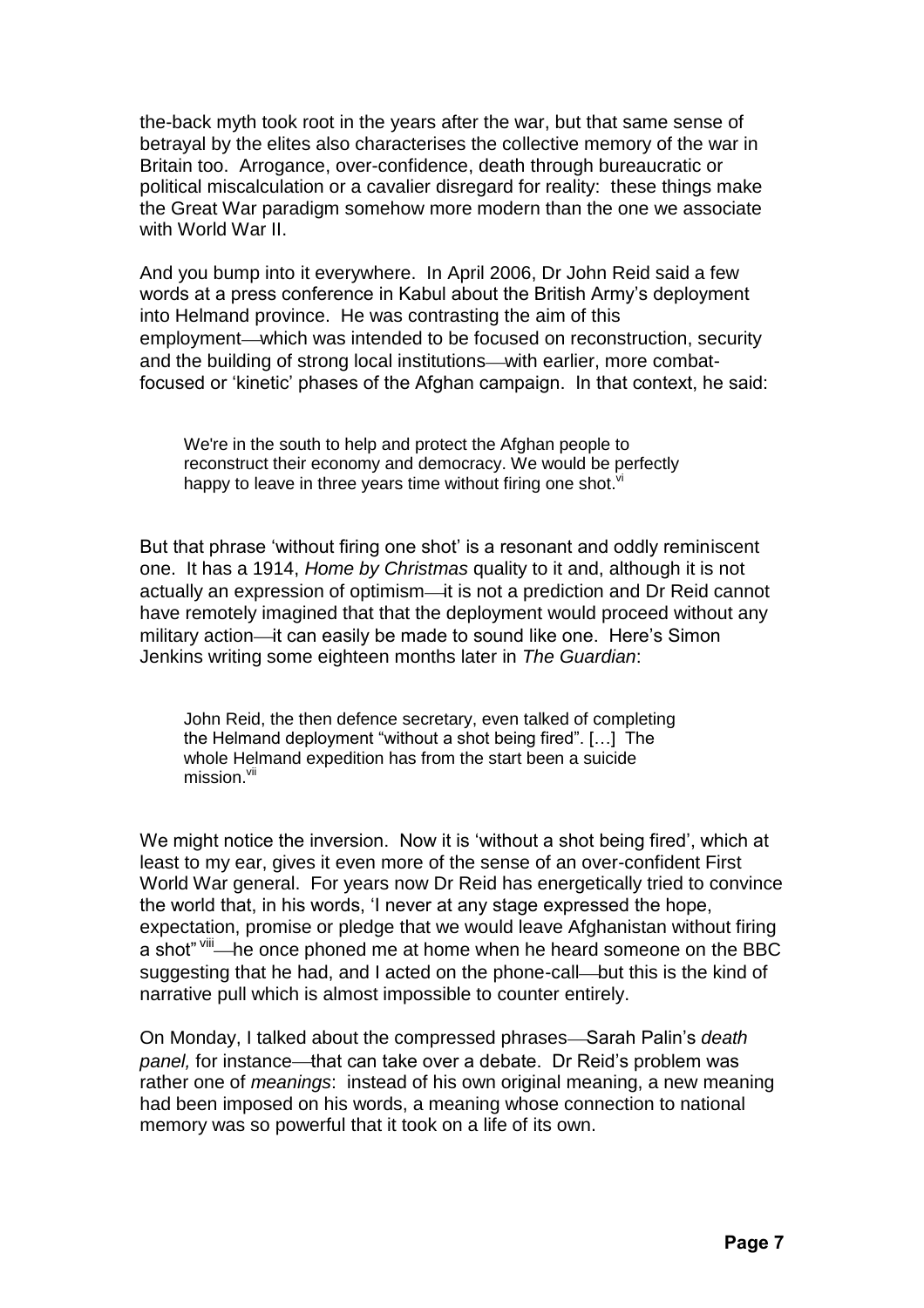In March this year, the *Lancashire Telegraph* reported the death in action in Afghanistan of Sergeant Nigel Coupe from the Duke of Lancaster's Regiment. Here are some of the comments that were posted on the paper's website under that story:

This now brings the total killed to 400. When he was Defence Secretary John Reid boasted that we would be in and out of Afghanistan without a shot being fired. I wonder how he can sleep at night.

The military have done a fantastic job over there at great sacrifice. More than can be said for the politicians. The sad thing is there have never been any casualties amongst the Westminster regiment.

I wear my poppy with pride every year and pray for those that don't come back. [...] RIP good lads: I for one will not forget.<sup>ix</sup>

We're very close to the First World War here. Dr Reid's comment has become a 'boast' and now it's not just about the Helmand deployment but the whole Afghan war. The phrase is now 'fixed' in its inverted form. And there's that jibe, which could have come from any decade in the past century, about 'the Westminster regiment.'

I'm not the only one to have become intrigued by the after-life of the distorted version of John Reid's quote. This April, Julian Borger wrote a piece, again *The Guardian*, which pointed up the misquotation but then went on:

… but the myth does nonetheless encapsulate a deeper truth about the blithe optimism with which the Blair government sent the first deployment of 3,000 soldiers into Helmand in early 2006  $[...]^x$ 

That phrase about a *myth* which nonetheless *encapsulates a deeper truth* is a clear sign—at least to me—that we're heading full-steam into what I've called the *cloud of unknowing*, but the thing that most interests me about this sentence are the two words *blithe optimism*. While Borger certainly goes on to catalogue over-confidence among the military, the reasons he lists for why the politicians agreed to the deployment do not include optimism. There was, he says, group-think around the inevitability of the deployment; a sense that Tony Blair might be embarrassed at an international conference on Afghanistan if the decision had not been made; finally there was 'extremely limited' knowledge about conditions on the ground in Helmand.

All of these things may be true and may indeed explain a decision which led to an immensely difficult and bloody experience for the thousands of British troops who have ended up serving there. But none of them support the phrase *blithe optimism* among the politicians, and it's difficult to avoid the suspicion that the words are there—and especially that Edwardian-sounding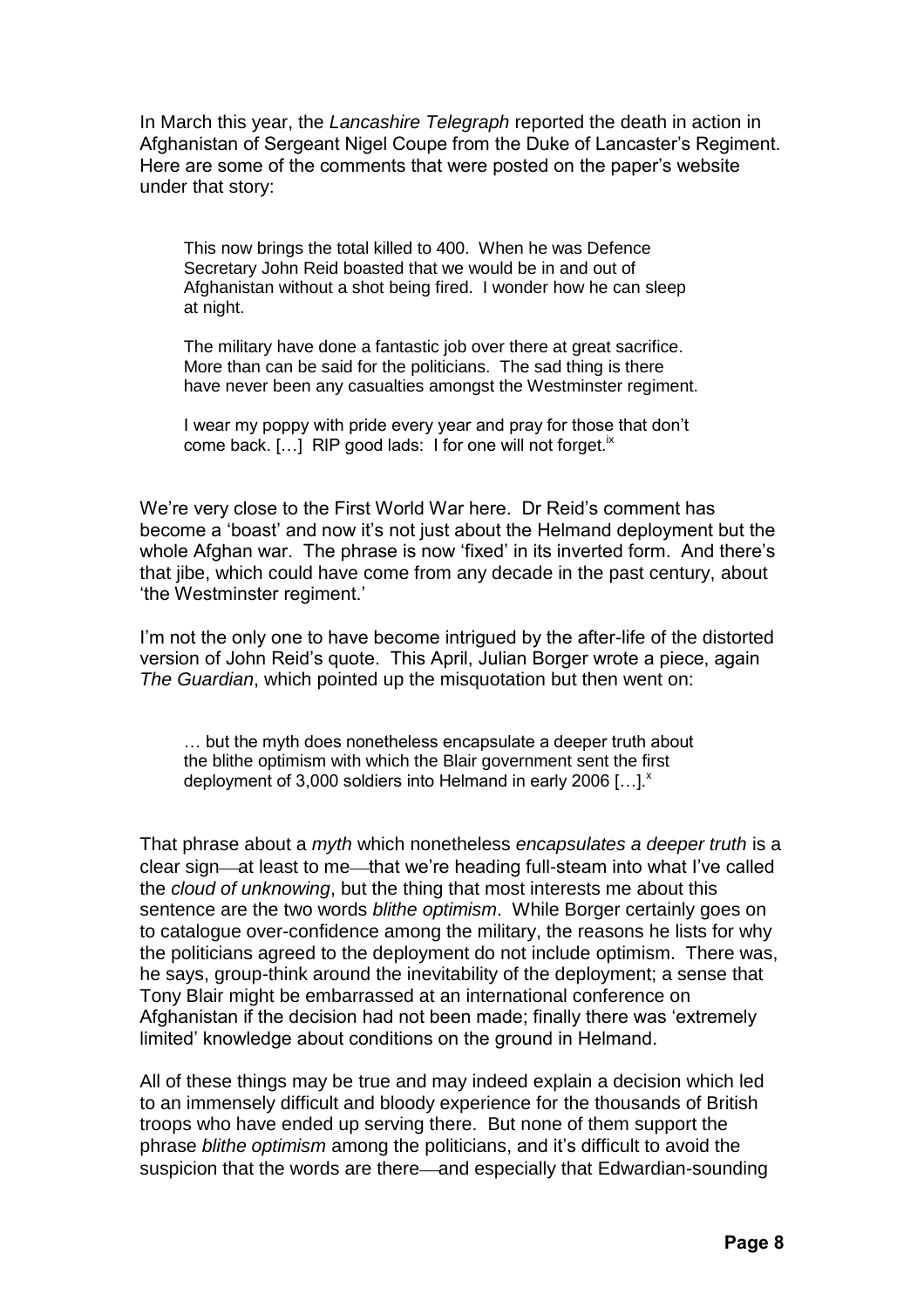adjective *blithe* because they firmly bolt the decision, and the politicians who made, to the Ur-myth of the First World War: *lions led by donkeys*<sup>xi</sup>; 'Never' such innocence again<sup>'xii</sup>; and Wilfred Owen's Abram who 'slew his son,/ And half the seed of Europe, one by one.' xiii

So a sentiment which began as an attempt by British minister to assure Afghans that his government's intentions in Helmand Province were to do as little fighting and as much reconstructing as possible ends up morphing into an apparent proof-text of ignorance and callousness. And the fact he didn't actually say it is seemingly irrelevant—even to those who *know* he didn't say it.

Avarice, recklessness, murderousness, stupidity, a series of historical paradigms that can carry you away like a rip-tide—and an expectation grounded in the Second World War experience that we fight wars in a Manichean moral universe in which we are either on the side of good or of evil. With all these pressures playing on them, no wonder modern politicians often end up in contortions as they try satisfactorily to integrate a moral imperative into fiendishly complicated practical policy considerations.

So what *are* our military objectives in Afghanistan? Given how many politicians I could have quoted from either side of the Atlantic, it seems rather churlish to pick on one, but here is the Deputy Leader of the Labour Party, Harriet Harman, laying them out in the House of Commons on the  $8<sup>th</sup>$  of July 2009:

It is important to ensure that in the mountainous regions surrounding Afghanistan and Pakistan, we do not have a crucible for the development of terrorism which threatens people not only in those countries but in the wider region and, indeed, the whole world. This mission is also important for the education of people in Afghanistan. Our troops […] are paving the way for economic development and a more secure democracy as well as security in the region and the world.<sup>xiv</sup>

Well, it's a belt-and-braces list. Despite that topographically puzzling but heroic-sounding reference to 'the mountainous regions surrounding Afghanistan and Pakistan', we grasp the first war aim at once: it is to interdict the terrorists—though now, eight years on from 9/11, the mission has broadened and, in a way, diffused into a global policeman role targetted at the two countries, the region and the whole world. In contrast to Tony Blair's Iraq speech and indeed Winston Churchill's 'blood, sweat, toil and tears', *national* self-defence no longer represents the core of this war aim.

But our military objectives—and *military* objectives were what Ms Harman was being asked to explain—also apparently include education, economic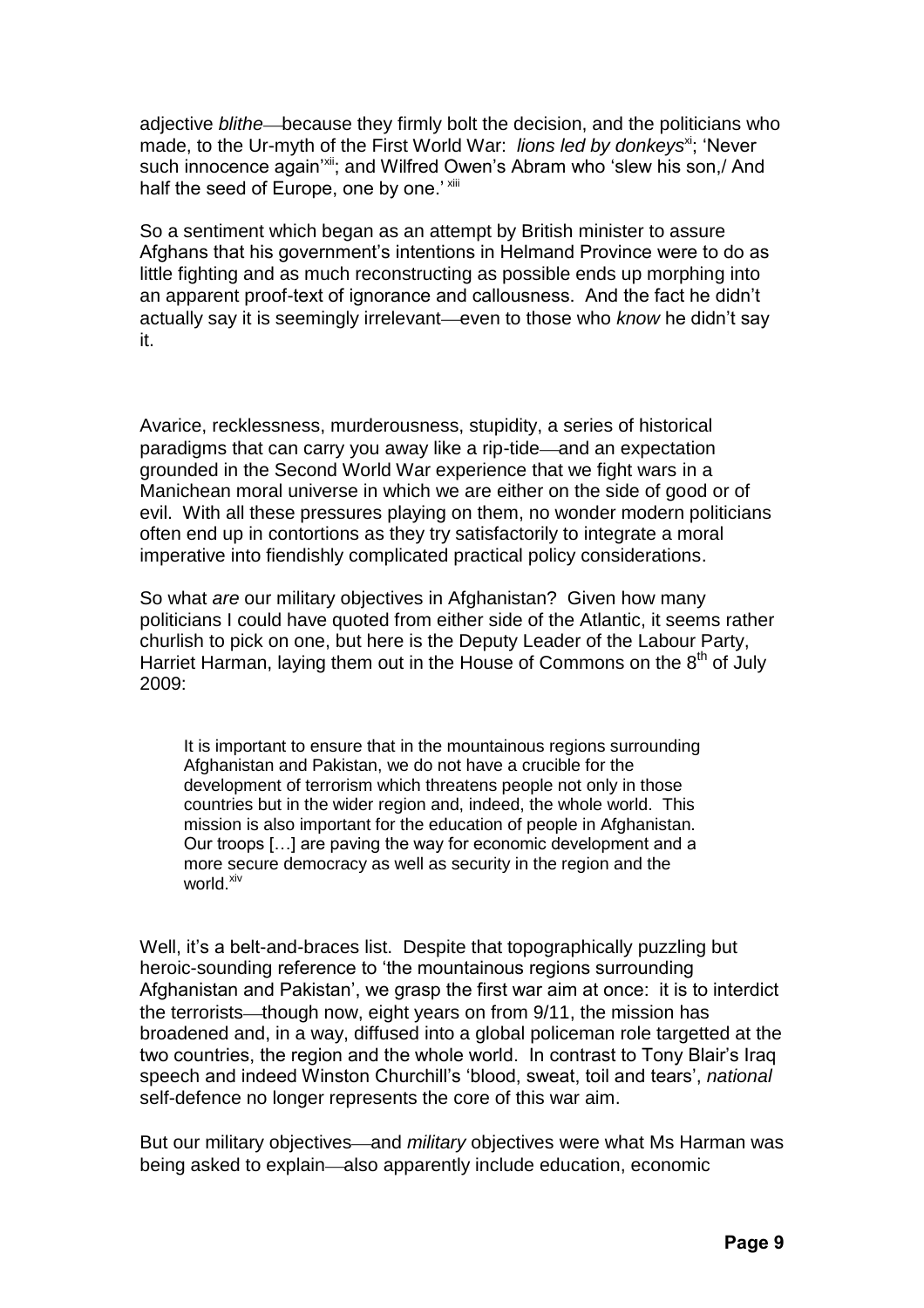development, democracy. Now all of those things no doubt depend on a stable security situation in Afghanistan, one that perhaps could only be achieved by significant numbers of ISAF troops, yet it's not just a long list but one which stretches the use of military force a long way from simple warfighting. As one American commander said to me in Afghanistan, an M16 is not a lot of use when it comes to making the cultural case for women's education.

By the 2012 presidential race, American war aims in Afghanistan would come full circle, back to the days following 9/11. As far as both President Obama and Candidate Romney were concerned, the US wished Afghanistan well and would continue to support it no doubt with aid, training, technology and diplomacy. But the core war aim-interdiction of terrorists who could attack America and allies—had been achieved and, because of that, the western powers could now plan their withdrawal. Everything else-security, education, economic development, democracy—in the end would be left in the hands of the Afghans.

So why, just three years earlier, was Harriet Harman and her government's list of military so long? Eight years into a war to which both the UK and, at least at this moment in 2009, the US were still fully committed, a kind of moral deficit had opened up in the case. Immediate self-defence was not as compelling as it was at the start and other, previously ancillary good causes were needed to top up the moral justification for the war.

It's easy to dismiss this *topping up* exercise as cynical: politicians determined to carry on with their war come what may, and prepared to use any excuse to justify it. This is exactly the charge that was made about the allies in their conduct of their war in Iraq: that, when it became clear that WMD, the original *casus belli*, were unlikely to be found, President Bush and Prime Minister Blair seemed moved on to other justifications for continuing the military intervention.

But the same broadening of war aims has also characterised the Afghan war, a war whose original justification—that Afghanistan had hosted the terrorists who attacked America—has never been undermined in the way that Iraqi WMD were. If, in simplistic terms, Iraq was for many a 'bad' war right from the start, Afghanistan at least began as a 'good' war, or at least a war whose origins in self-defence were so clear-cut and well-evidenced that there was little protest when it began.

What happened in Afghanistan was not the discovery that the war had been launched on a false prospectus, but something older and more familiar: domestic fatigue at a war that never seems to end; a sense among the political leadership that, despite the difficulties, there are cogent reasons of state to press on; and the need, therefore, to flesh out new or additional reasons for why it is right—not just practically, but *morally*—to be there. And because some factors—the consideration for instance in the case of the UK of the relationship with the US—are difficult to justify from this moral perspective,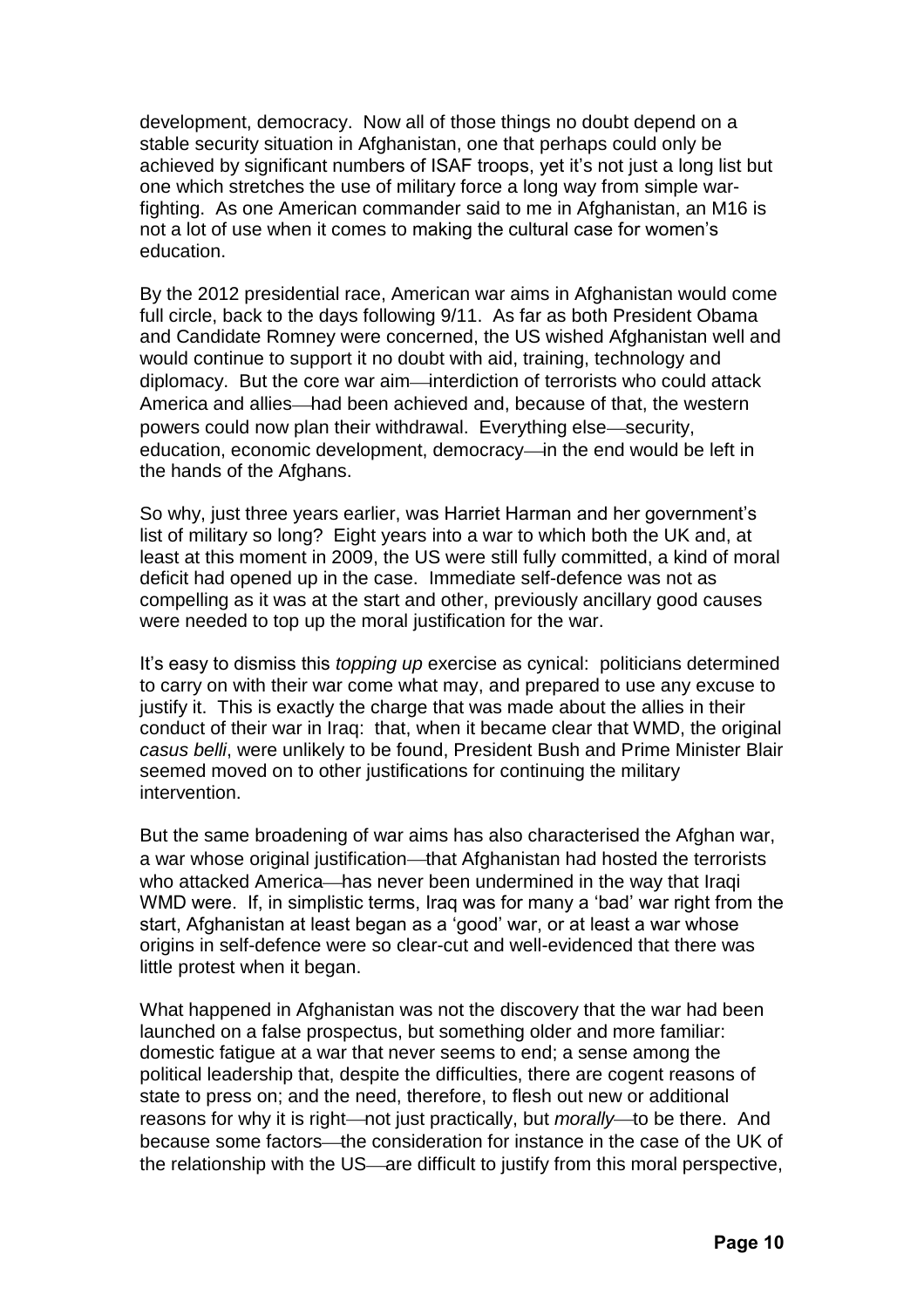it's probably inevitable that humanitarian and developmental goals should be the first to make the cut.

Some will argue that this is a cynical gesture, but it needn't be. A political leader may *always* have believed that there were multiple justifications and potential benefits for fighting a given war—just as with any other policy choice even if there was a single overriding one to begin with. If that is the case, it's not obvious that it must be cynical to mention one justification at one point and a second at another.

But you can see the problem. Even if always delivered with good faith and the best interests of the country at heart, a list of war aims and justifications which changes and evolves runs the risk of confusing not just the public but the military leaders who are tasked with actually achieving them.

It's not that morally simple wars are impossible to imagine. For many, though of course not everyone, the UK's campaign to eject Argentina and recover the Falkland Islands was exactly that. And if this country ever again faced the existential threat that confronted it in 1940, we can certainly envisage a rhetoric as direct and compelling as that of Winston Churchill.

But of course those are not typically the kind of military intervention which western nations have to contemplate. The ones which they *do*—Iraq, Afghanistan, Sierre Leone and the wars that nearly never were, like Kosovo, and never were, like Rwanda—are as complex as any other pieces of modern policy formulation. Explaining the case for and against presents potentially all the problems I have explored over the past two evenings, but with this additional challenge: that at any time the debate may move abruptly into a purely moral sphere and your decision—to intervene or, as in the case of Rwanda, *not* to intervene—may be subjected to a moral test. Is it surprising that modern politicians should strive hard to make sure that, at every stage of a given conflict, the aggregate moral justification should be sufficiently high.

As a result though, both the generals in the field and the public at home may struggle to keep up. It's possible that the strategy and tactics required to build a new Afghanistan are identical with those one would employ if the primary aim was solely to interdict international terrorism in the country, but they may not be. And, more straightforwardly, a public which is giving one subtly different set of war aims after enough may simply become confused about why we are there at all.

And the controlling narratives which colour so much of public expectations about modern wars probably introduce distortions of their own. I suggested that, for many in both the US and the UK, Iraq was a 'bad' war in the way that, for many, Vietnam and Suez were bad wars; while Afghanistan began as a 'good' or at least justified war, like the Falklands say, or even the archetypal good war that took place between 1939 and 1945. Given the run of modern history, there's a danger of a particular fallacy or bias: which is that good wars end well and bad wars badly.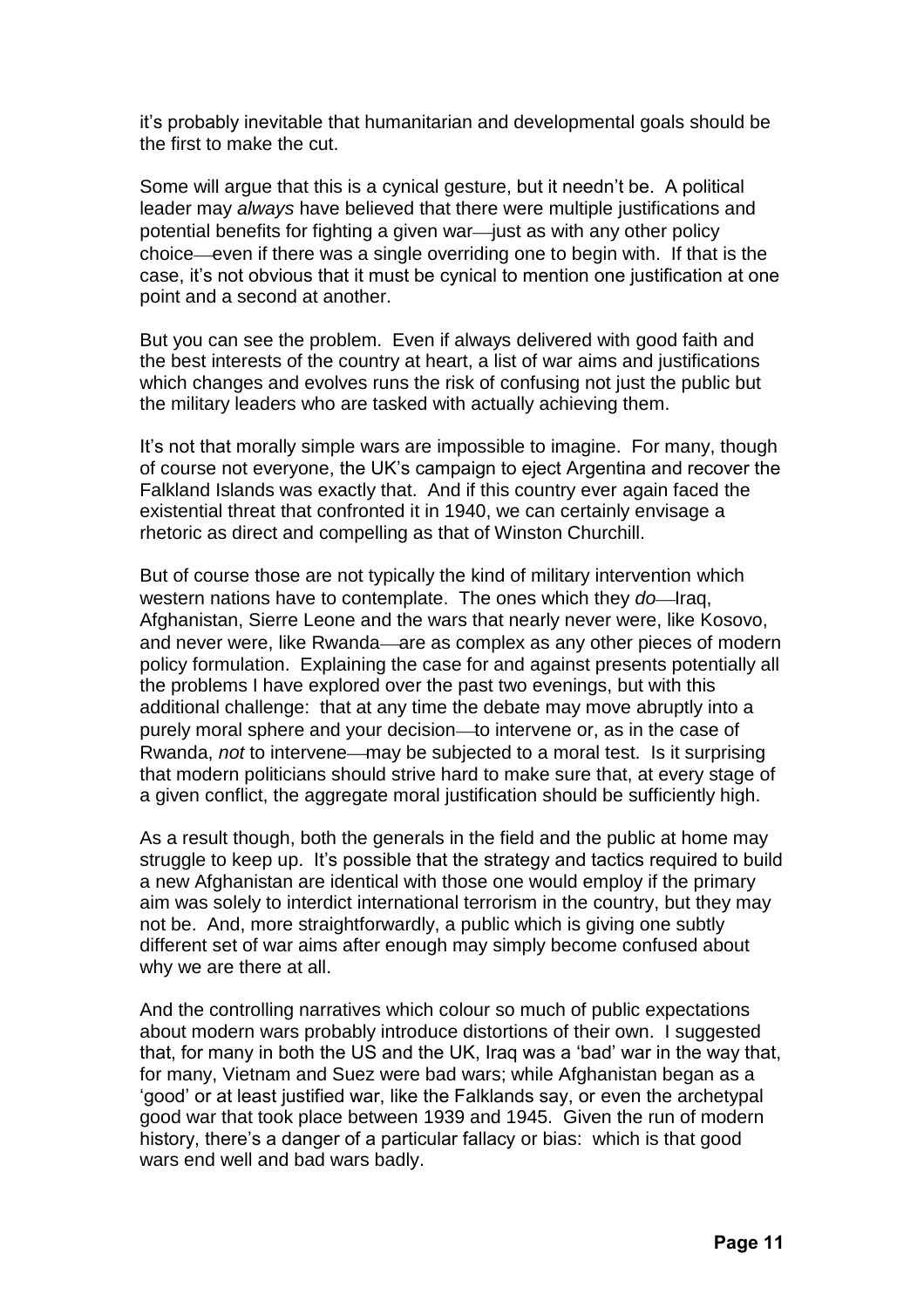In reality domestic support based on a convincing moral case is only one of the factors that determine whether a war achieves its aims or not. The strength of the enemy, the achievability of the war aims, the attitude and culture of the society in which the conflict is taking place: all of these things may influence the outcome. A war can be both justified and yet unwise because of its practical difficulties; while a war can be unjustified, or only marginally justified and yet be carried to a militarily successful conclusion.

Those who defined Iraq as a bad war and Afghanistan as a good one may yet witness a better outcome in the first than in the second. But the apparent dissonance implied by such a result is very difficult for many people to accept. This is why, in the UK, the 2006 deployment of troops into Helmand plays such an important part in the framing of the story.

Not at the time, but relatively soon after, Helmand came to be seen as a turning-point: a moment when a good war grounded in self-defence become a bad one grounded in military adventurism-or, to put it another way, when a Second World War paradigm gave way to one from the First. The strange life of Dr Reid's 'without firing a single shot' is part of the rhetorical *expression* of this conceptual turn.

To a significant extent, modern popular protest movements against what are taken to be immoral wars—like the *Not in Our Name* movement which campaigned against Irag in some Western countries—work within the framework of this and other controlling paradigms. Theirs is the language of imperialism, lies and betrayal by elites and, above all of course, the slaughter of innocents, both on and beyond the battlefield.

Of course there are third-party wars which don't fit neatly into those paradigms and which don't offer characters who can play the familiar roles in the drama. And even if the horrors of these wars—the deaths and maimings of civilians and combatants, rape and murder and war crimes of every kind—are far greater than our own wars, the moral outrage which greets them in the west has a far less bitter and vituperative quality.

It's a disputed topic, but perhaps 120,000 civilians died in the Iraq conflict in the period when western forces were in the country $\alpha$ , with military deaths additional to that. It's estimated that the running conflict in the Democratic Republic of Congo has claimed between 5.5 and 6 million lives so far $x^{i}$ , including millions of children, and that it has involved crimes of murder, rape, torture, pillage on an unimaginable scale. There are war crimes investigations and suspects, but of course you'll be hard put to find anything on the internet which mirrors [tonyblairwarcriminal.com](http://www.tonyblairwarcriminal.com/). It's too distant and our sense of moral engagement-of moral responsibility-too remote for that kind of animus. Our moral response to war and its human cost is more variegated and more contingent on proximity and relevance than we sometimes acknowledge.

*Not in my name* then does not represent an universal abhorrence of any aggressive war or any war crime. Instead it is focused on something rather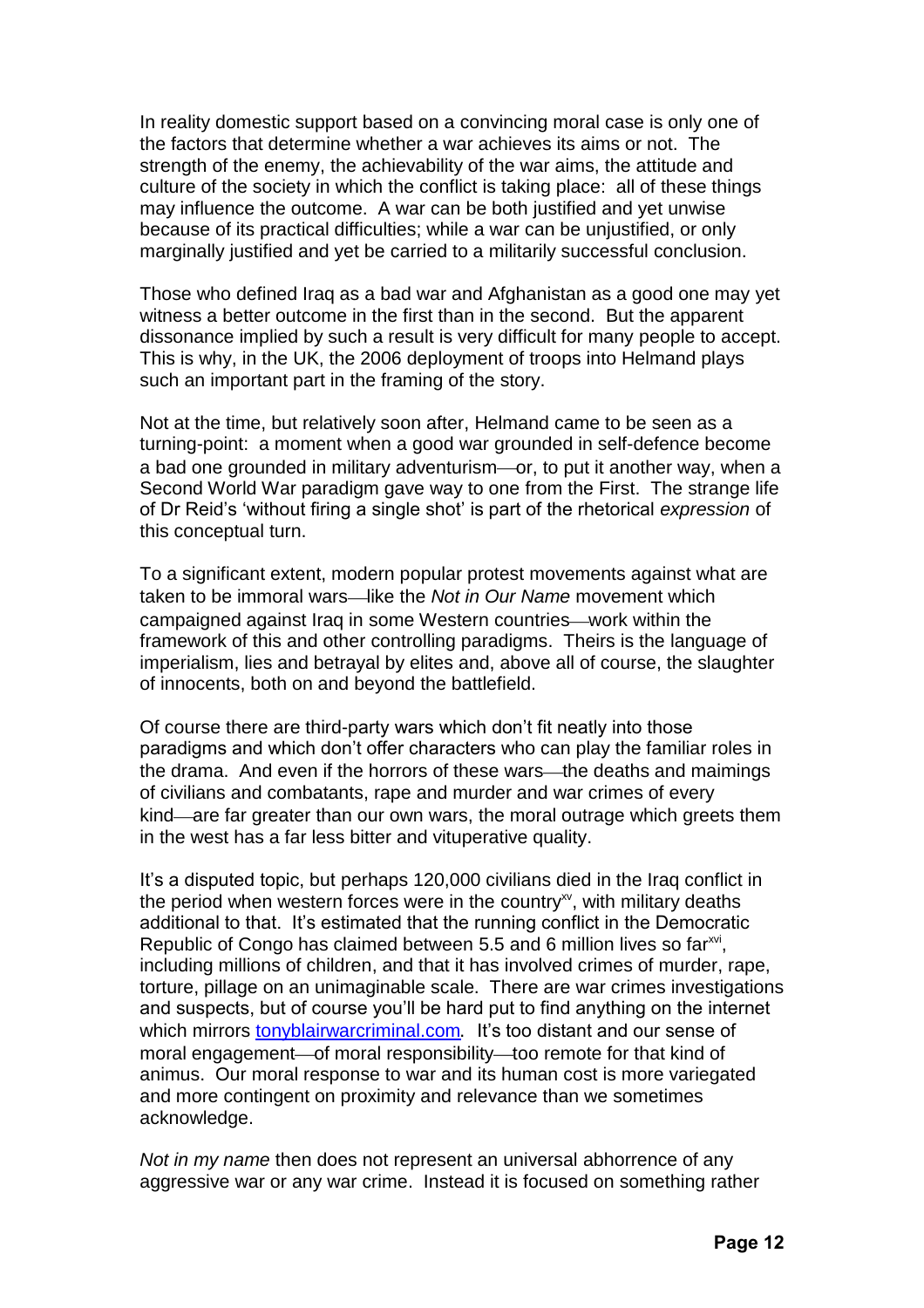closer to home. After all, you would only use the phrase if you feared that something *was* being done in your name, or at least that the rest of the world might think it was, unless you vocally refute it.

No: for a citizen in a democracy, *Not in my name* is not just the rejection of a specific democratic decision but a rejection of that democracy's right to make such a decision on your behalf. It's a moment when moral disgust at what is being proposed overwhelms the sense of the need to obey the conventional rules of the game and, after a period of appropriate debate, accept the verdict of the majority.

It shares some of the certainty and purism of the 'values' debates I discussed earlier, debates in which practical considerations are put inside in favour of a simple, clear—and effectively unchangeable—position. What follows may well be a powerful individual or collective declaration of morality, but it is a declaration which is made by people who have already left the debating chamber.

It's not for me to say who was right or wrong in the matter of Iraq. But-in ways which, like Suez fifty years earlier, still colour British public life nearly a decade on—the decision to go to war in Iraq marks a break-point where, for many citizens, an entire diplomatic and technocratic rhetoric collapsed and the public trust and moral solidarity associated it was undermined. So they simply staged a walk-out.

Some of this of course relates to the Iraq decision itself. But it's hard not to conclude that something broader is at work as well. Again, as we saw with the changing texture of public language on Monday and the *argument from authority* on Tuesday, we see how difficult it is to construct arguments which do justice to complex, finely-balanced policy choices and yet satisfy a public need for utter simplicity and clarity when it comes to morality. That task is made more difficult still when so much of the debate is influenced by prevailing historical paradigms of limited explanatory power but overwhelming emotional force.

Winston Churchill had a harder war to *fight*, but an easier war to *explain*, in moral as well as practical terms.

Over these past three evenings, I've tried to sketch out some of the challenges which I believe confront our public language. So what, if anything, can we do about it?

Many of the forces I've talked about—technology, empirical advances in our understanding of language, Enlightenment scepticism especially about authority, the underlying complexity of the issues which public language has to explain and debate—are not reversible. There are others whose future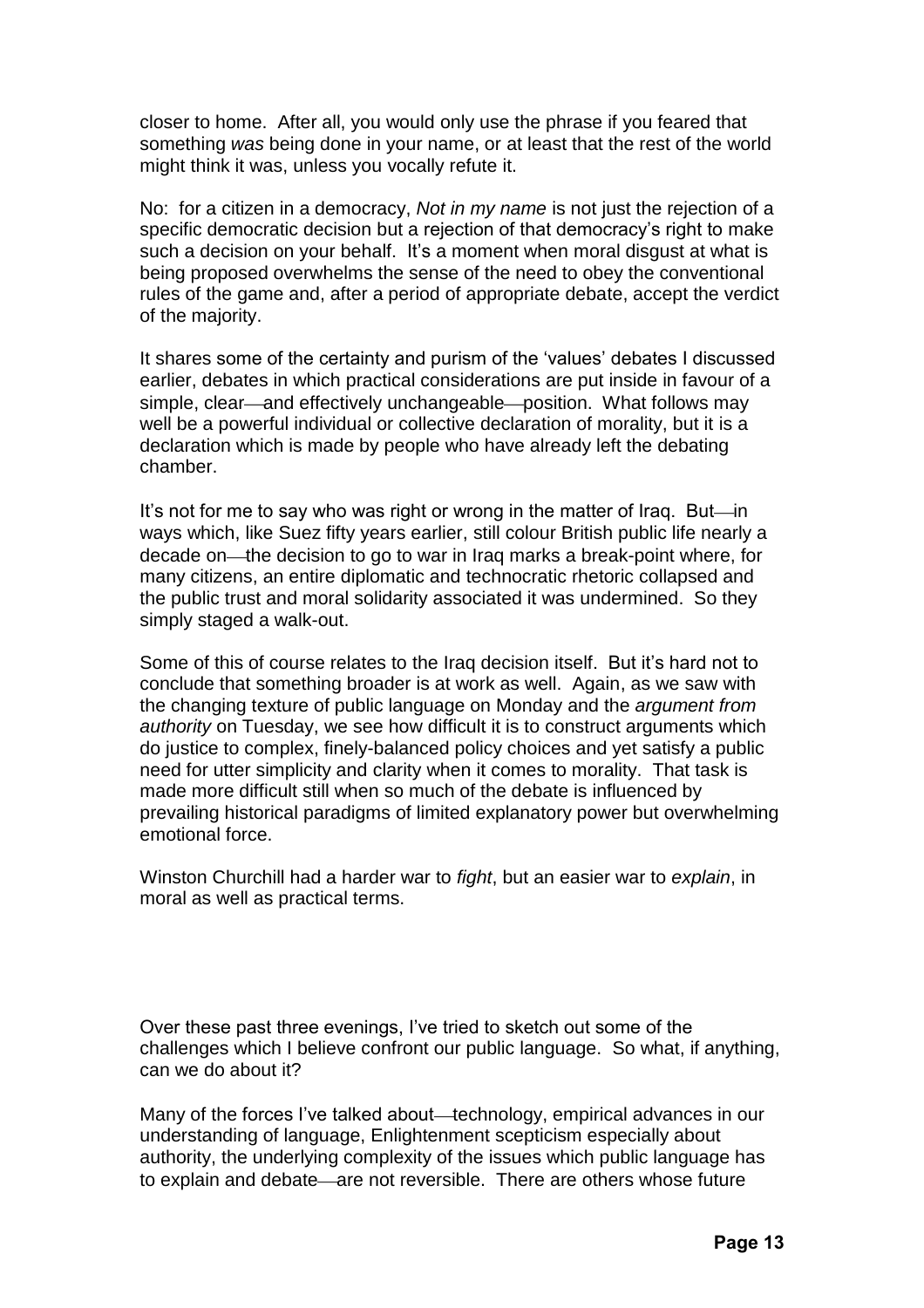path we can't predict: for example, the fragmented and garbled state of many of the West's ideologies since 1989 which has had its own impact on contemporary rhetoric.

We can't wish any of this away. But I don't want you to leave you with a prevailing sense of pessimism either about our public language or our political institutions.

I *do* believe that, despite the extraordinary openness of modern media, public bewilderment and alienation are real threats. I *do* believe that the gap between those who formulate and execute public policy and the public at large is sometimes dangerously wide. I suggested on Monday that our public language might be entering a decadent phase—a phase which the ancients believed could precipitate a crisis in political institutions.

But it is also possible that what we need is a period of adjustment to our new circumstances—to more complex politics and policy choices and to an information and media environment which needs new critical tools to understand. After such an adjustment, our public language might regain its explanatory power. So what might it entail?

Let's start with the public themselves. What's called for, I believe, is a new and different kind of education in civics. We need, not just *media* literacy but *civic* literacy. In our schools, colleges and universities, we need a focus on some of the knowledge and skills—about quantity and proportion and probability—which are critical if citizens are to understand public policy choices but which so many people cannot comprehend.

We need to teach citizens how to parse public language in all its many forms, from marketing-speak to the loftiest political utterances to the use of video and other media on TV and radio, the web and social media. Exploring how public language works and developing the critical faculties with which to analyse it is the surest way of understanding it and becoming able to discriminate between real information and debate and the distortion and exaggeration I've discussed in these lectures. In other words, we need our citizens to study rhetoric again.

It's a mission which should extend beyond formal education. The BBC and the other broadcasters, our newspapers and the rest of media, cultural institutions like the British Library and the BFI all have a part to play.

And that brings me to the media and their role. We can't—and I would not want to—reverse the technological advances that have given us ubiquitous, on-all-the-time, interactive media. It brings enormous benefits as well as contributing to some of the trends I've been exploring this week. But both public and media professionals need to learn and adapt to the dynamics of this new environment.

The concentration and intensification of political rhetoric are driving some public figures beyond any reasonable reading of the facts and sometimes we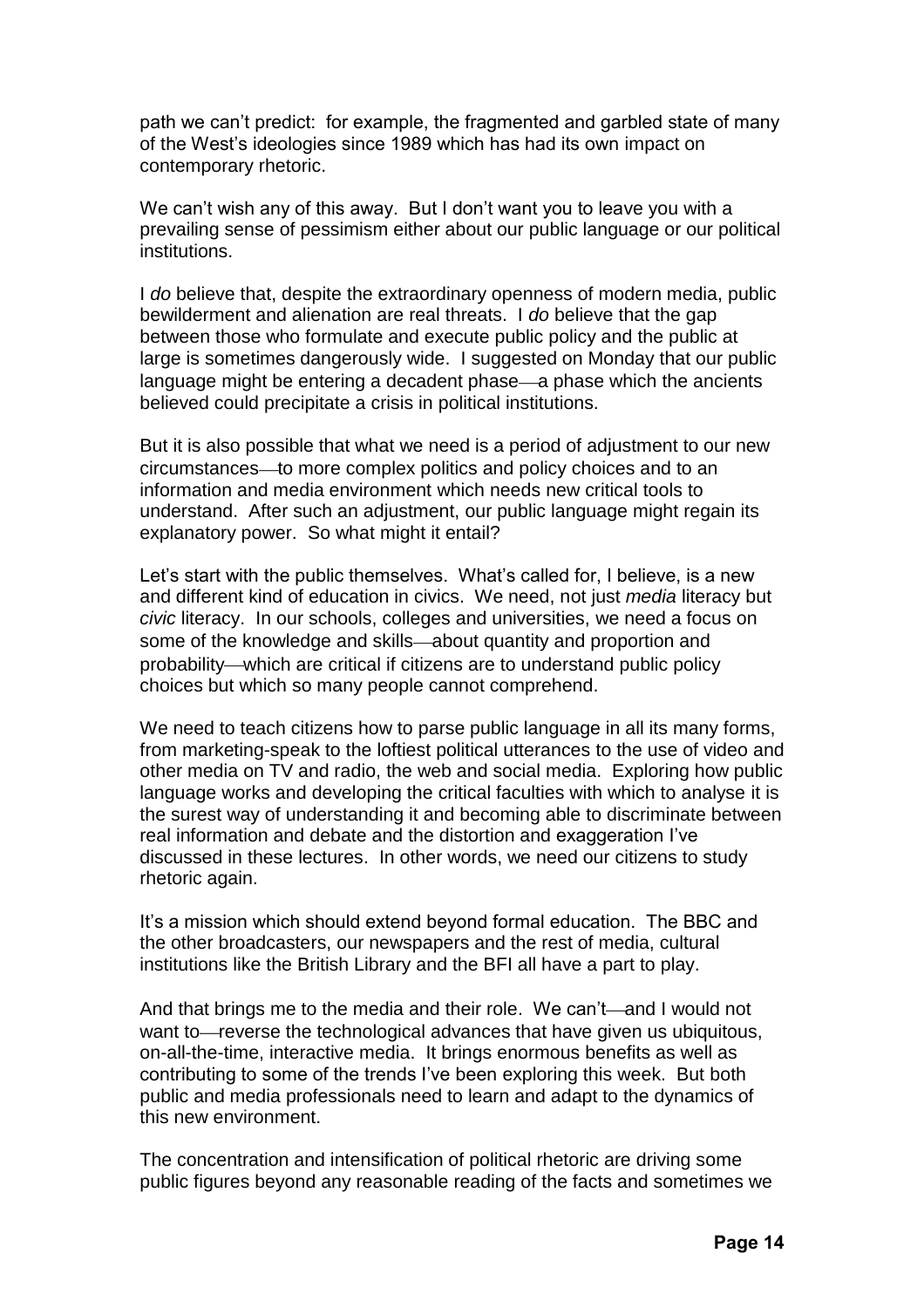in the media lend such distortions a kind of qualified privilege as if they are just one more part of the political process and should really only be challenged by other politicians. But for me, untruths are untruths and should always be exposed at once as such. Fact-checking should be a bigger and more prominent of the way in which all public affairs are covered.

I don't subscribe to the view that the media as a whole are too hard or too vituperative in our handling of politicians. On the contrary, in our failure often to interrogate claims, to de-construct statistics, to submit opposition spokespeople to the rigours we regularly apply to those in government, I believe that we sometimes err on the side of softness. My friend the former *Panorama* reporter John Ware once proposed a new current affairs programme with the title *Lie of the Week*. It wouldn't be short of material.

Next we should get the facts right ourselves. It is not just lazy but wrong, for instance, to misquote people so that they can be fitted more easily into a narrative of your own choosing.

Great journalism questions pat narratives and thinks twice before declaring a *turning-point* or *defining moment*: it knows that reality and history don't generally conform to simple geometric shapes. It needs thinking time and the space to adduce its evidence and develop its case. This is why the preservation of *long-form* journalism—for investigations, policy analysis, debate and for classic reportage-is so critical. By this I don't mean long-form *instead of* short-form, but long-form *alongside* short-form, long-form which someone who has read or heard the short-form and who wants to know and understand more can move on to. And I believe there's evidence both at the BBC and the *New York Times* and at other broadcasters, newspapers and websites that there is still a significant appetite for journalism of this kind.

Finally the politicians and other public figures. In many ways, they have the hardest job: the complexity of communication overlaid on top of the complexity of the underlying issues. Forced by the exigencies of political campaigning to make extravagant promises before they enter office, they are then confronted by reality with all its constraints and yet still have to strive to satisfy the public expectations they have raised. Because our public language seldom does justice to the complex landscape of trade-offs in which they are making *actual* policy decisions, they have to communicate in a way which somehow bridges the gap between that technocratic domain and the much less nuanced and more partisan arena in which political debate takes place.

I haven't got much to offer other than a belief that in the end clarity, consistency and reasonableness increase public trust while showboating, artful phrase-making and tactical manoeuvring do not—even if they appear to offer immediate political advantage. Simplicity is a wonderful thing, but many public policy areas are necessarily complicated and bogus simplicity-or *simplesse* reduces the chances of true public understanding. If experts want to be believed, it's better if they don't stray too far from their area of